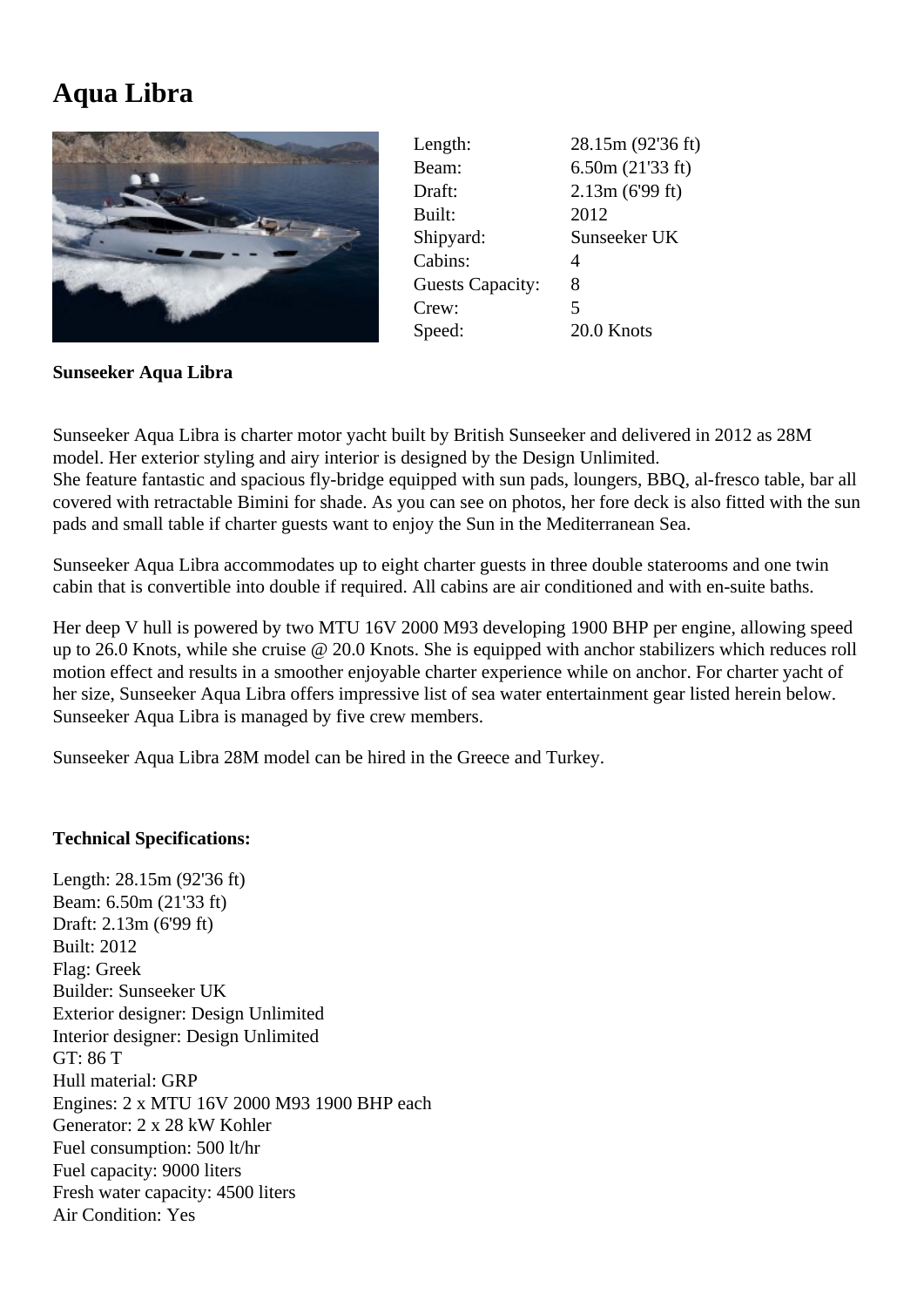Stabilizers: Yes @ Anchor Maximum speed: 26.0 knots Cruising speed: 20.0 knots Range: 380 nm Cabins:  $4$  (3 x double + 1 x twin) Guests: 8 Crew: 5 WiFi iPod Docking stations BBQ on Fly

Tender Sea Toys & Equipment:

1 x Williams 445 Turbo Jet Tender with 98 BHP Engine 1 x Wake board 1 x Donut 1 x Paddle board 1 x Sea bob 1 x Inflatable canoe 1 x Banana 1 x Inflatable island Snorkeling gear Teak-laid bathing platform and steps Hydraulic lifting platform Flat screen TV's all cabins Satellite TV **Treadmill** 

Images